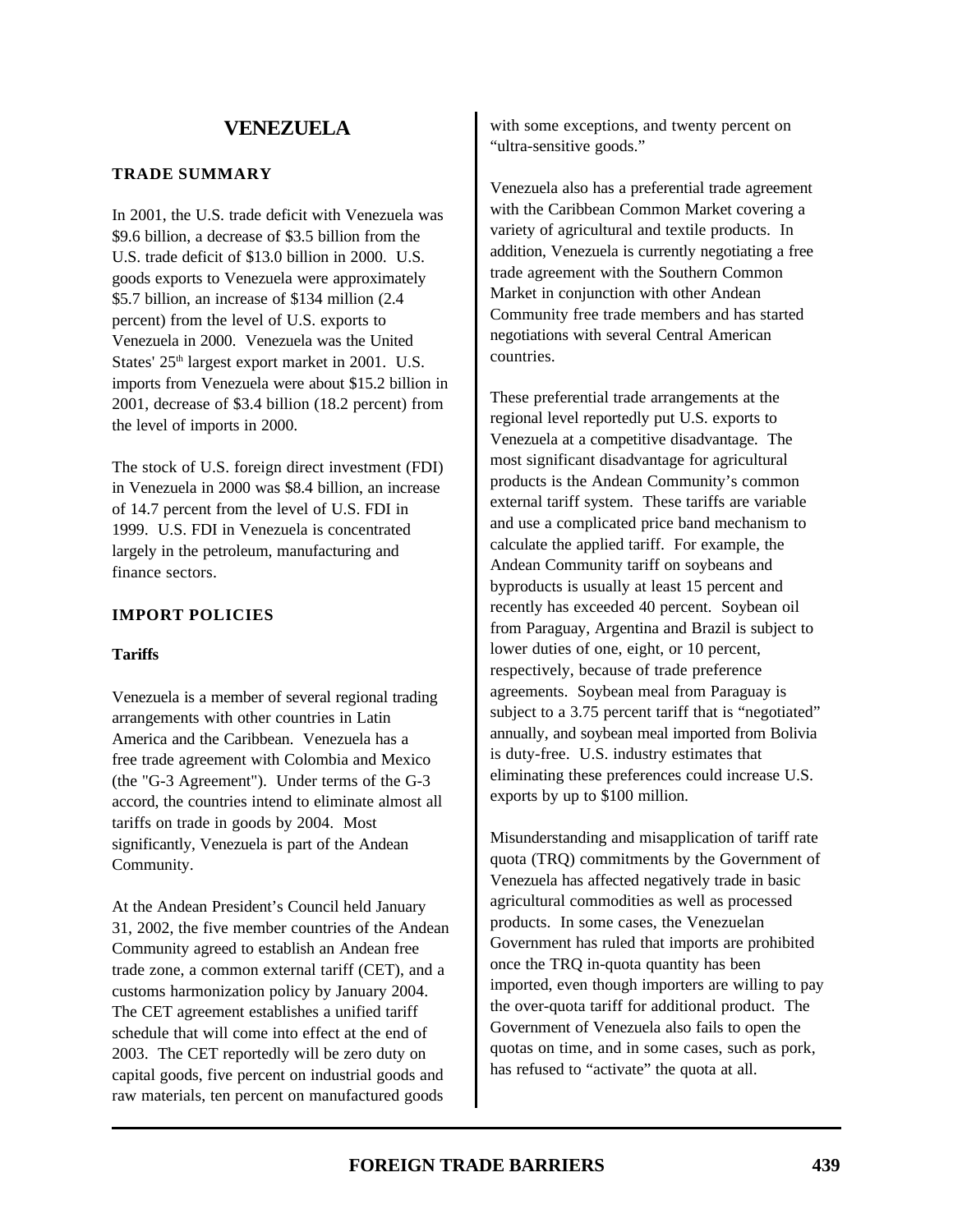#### **Non-Tariff Measures**

Venezuela's failure to grant import licenses, either for what it claims are phytosanitary concerns, as part of "absorption agreement" requirements, or for other reasons, is having an increasingly negative impact on imports. Venezuela announced in late 2001 that it would not grant import licenses for corn until all domestic white corn had been marketed, resulting in an effective import ban. Venezuela also has restricted the issuance of import licenses for sorghum, yellow grease, pork, poultry, grapes, onions, potatoes, oilseeds, and some dairy products. In addition, the newly appointed Minister of Agriculture recently announced a study to determine if the adoption of import license requirements is warranted for coffee, sugar, vegetables and root vegetables.

Although the Government of Venezuela has no published requirements on absorption agreements, it has been common practice for years to require the purchase of domestic production before issuing import permits. Imports of yellow corn are dependent upon the purchase of local sorghum and/or white corn. Soybean imports are dependent upon the purchase of "locally produced" soybean meal, and in December 2001 the government proposed tying grape imports to the purchase of local grapes. The use of absorption requirements is extremely subjective, since Venezuela lacks a good statistical system to track levels of domestic crop production. Corn imports have been prohibited since September 2001 due to an oversupply of the local white corn.

Venezuela requires that importers obtain sanitary and phytosanitary (SPS) certificates from the Ministries of Health and Agriculture for most pharmaceutical and agricultural imports. The government increasingly appears to use this requirement to restrict agricultural and food imports without a scientific basis, which raises concerns about the consistency of these practices with WTO requirements.

Venezuela prohibits the importation of used cars, used tires and used clothing. No other quantitative import restrictions exist for industrial products.

Venezuelan officials continue to discuss plans to improve customs procedures to better control the entry of illicit merchandise. Also, the Venezuelan Commission on Anti-Dumping and Safeguards has started investigations on the importation of steel and paper products.

### **STANDARDS, TESTING, LABELING AND CERTIFICATION**

Some Venezuelan importers of U.S. products have alleged that the Government of Venezuela applies product standards more strictly to imports than to domestic products. The certification process is expensive, increasing the cost of U.S. exports relative to domestic products. The Venezuelan Commission for Industrial Standards requires certification from independent laboratories located in Venezuela but at times accepts a certificate from established standards institutes abroad.

# **GOVERNMENT PROCUREMENT**

Venezuela's government procurement law covers purchases by government, national universities, and autonomous state and municipal institutions. The law requires a contracting agency to prepare a budget estimate for a given purchase based on reference prices maintained by the Ministry of Production and Commerce. This estimate is to be used in the bidding process. The law forbids discrimination against tenders based on whether they are national or international. However, the law also states that the President can mandate temporary changes in the bidding process "under exceptional circumstances" or in accordance with "economic development plans" to promote national development, or to offset adverse conditions for national tenders. These measures can include margins of domestic price preference; reservation of contracts for nationals; requirements for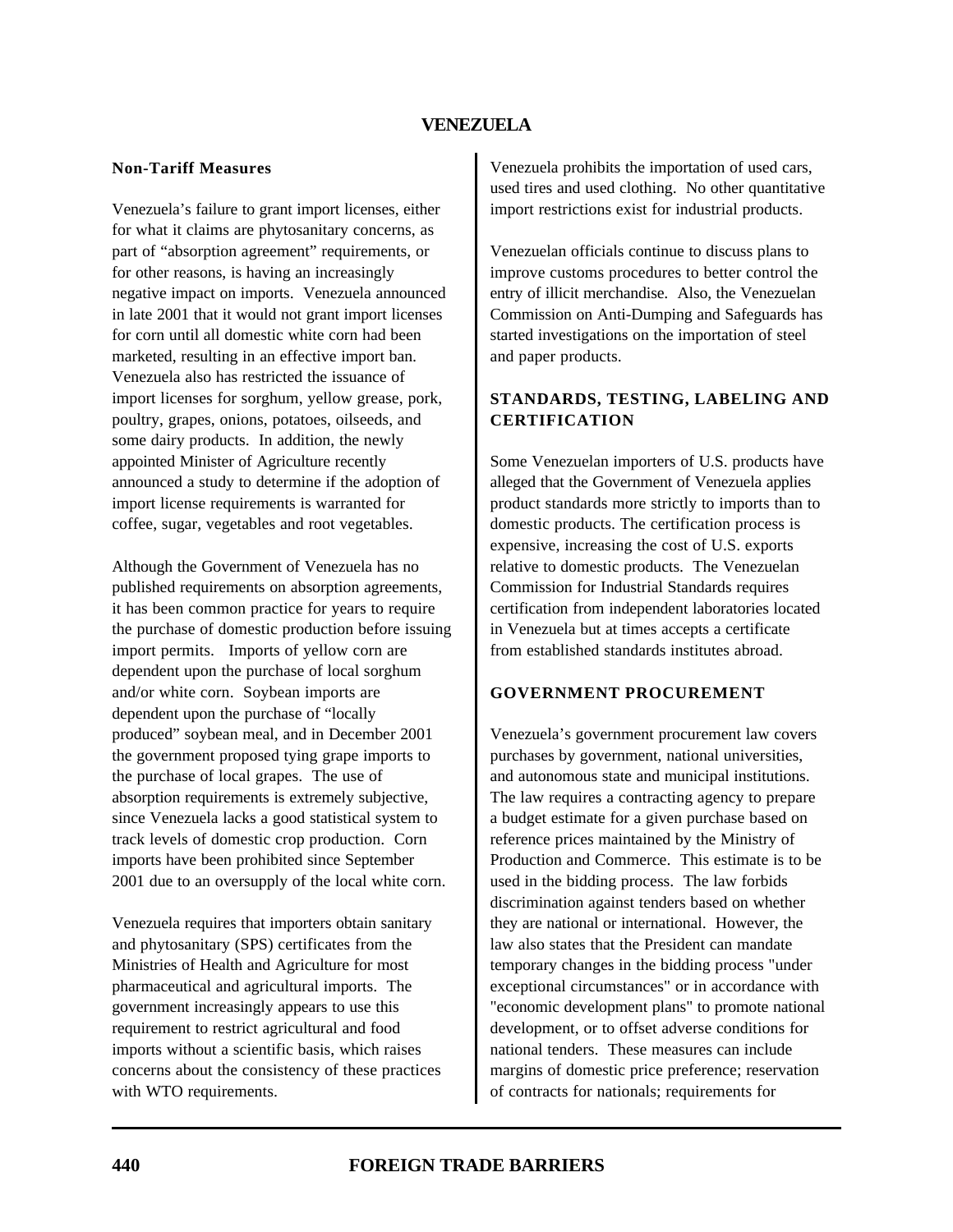domestic content, technology transfer and/or the use of human resources; and other incentives to purchase from companies domiciled in Venezuela.

Venezuela is not a signatory to the WTO Agreement on Government Procurement.

### **EXPORT SUBSIDIES**

Exporters of selected agricultural products coffee, cocoa, some fruits and certain seafood products - receive a tax credit equal to 10 percent of the export's value.

### **INTELLECTUAL PROPERTY RIGHTS (IPR) PROTECTION**

Venezuela leads much of South America in the protection of intellectual property rights. While Venezuela continues to improve the enforcement of its intellectual property protection laws, sales of counterfeit products with well-known trademarks and copyright piracy are still prevalent. For instance, a major U.S. apparel manufacturer has experienced significant problems with counterfeit products in Venezuela. Since 1989, the lack of enforcement resources has caused Venezuela to be placed on the "Watch List" of countries that do not adequately protect intellectual property rights under the Special 301 provision of the 1974 Trade Act, as amended.

Venezuela is an active member of the World Intellectual Property Organization. It is also a signatory to the Berne Convention for the Protection of Literary and Artistic Works, the Geneva Phonograms Convention, the Universal Copyright Convention, and the Paris Convention for the Protection of Industrial Property.

#### **Patents and Trademarks**

Venezuela provides the legal framework for patent and trademark protection under Andean Community Decision 486, which substitutes for

Decision 344, and the 1955 National Industrial Property Law. Venezuela's adoption of the Andean Community Decision appears to bring Venezuela substantially into compliance with the WTO Agreement on Trade-Related Aspects of Intellectual Property Rights (TRIPS). Andean Community Decision 345 covers patent protection for plant varieties.

The National Assembly is debating a new Industrial Property Law, which should address the few outstanding TRIPS issues. A new customs law, which includes provisions for TRIPSconsistent border controls to impede the importation of pirated goods, became law in November 1998.

The Andean Community's September 2000 adoption of Decision 486 as the IPR regime for the region helped bring Venezuela closer to compliance with the WTO TRIPS Agreement. However, U.S. pharmaceutical companies are concerned that Decision 486 is not sufficiently explicit regarding the confidentiality of data included with marketing approval applications, thereby opening the way to the possible erosion of protections for such information. They also express concern regarding an Andean Tribunal decision against Peru during 2001 that a company that had patented a compound for one use cannot subsequently patent that compound for a second use. This decision would put the Andean Community at odds with international norms and possibly with the WTO TRIPS Agreement. Venezuela and Ecuador have similar cases before the Tribunal.

### **Copyrights**

The Venezuelan copyright and trademark enforcement branch of the police (COMANPI) continues to provide copyright enforcement support with a small staff of permanent investigators. A lack of personnel, coupled with a very limited budget and inadequate storage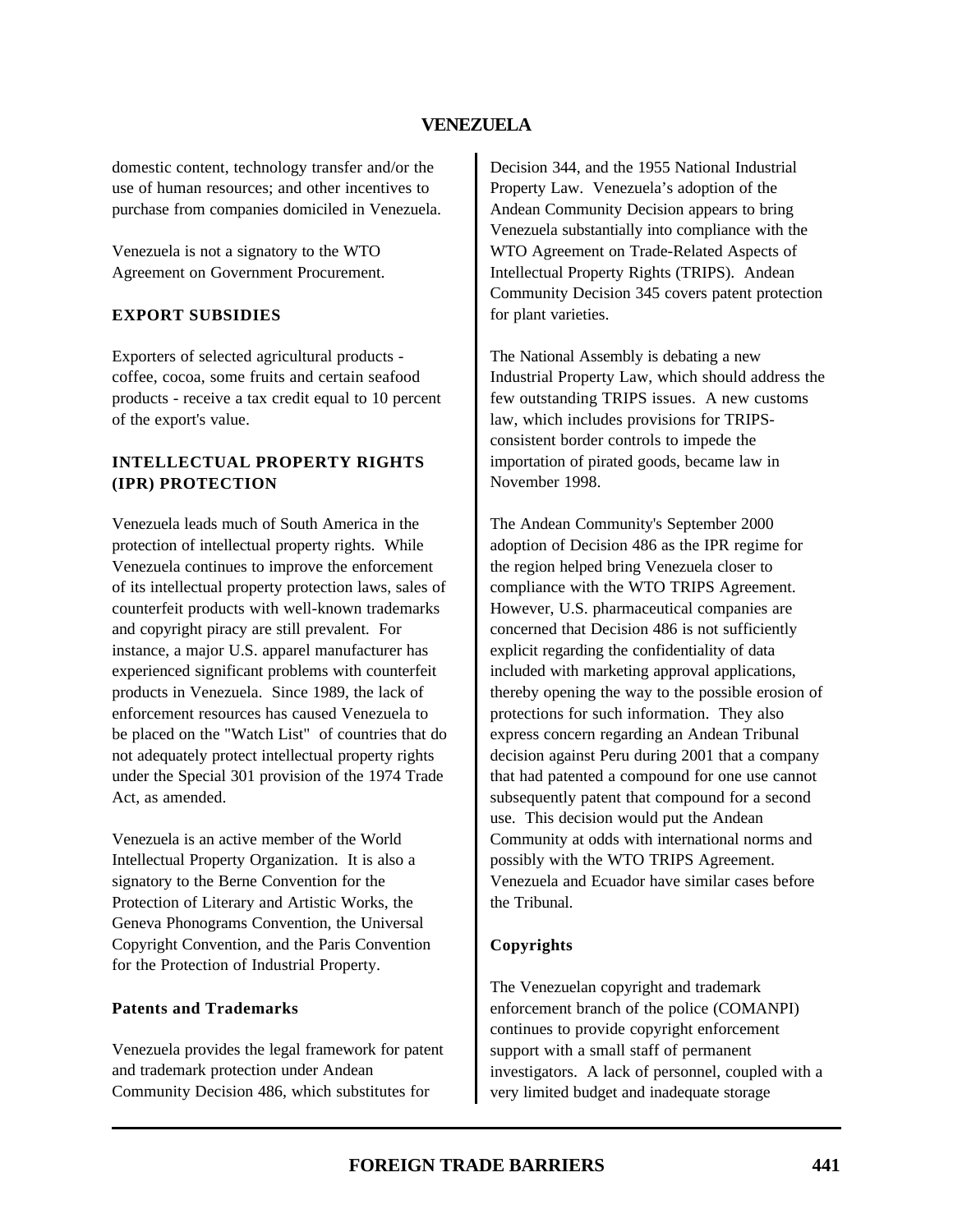facilities for seized goods, has forced COMANPI to work with the National Guard and private industry to improve enforcement of copyrighted material.

The legal framework for the protection of copyrights is provided by Andean Pact Decision 351 and Venezuela's 1993 Copyright Law. The 1993 Copyright Law is modern and comprehensive and extends copyright protection to all creative works, including computer software. A National Copyright Office was established in October 1995 and given responsibility for registering copyrights, as well as for controlling, overseeing and ensuring compliance with the rights of authors and other copyright holders. However, COMANPI, the Copyright Office's enforcement arm, can only act based on a complaint by a copyright holder; it cannot carry out an arrest or seizure on its own initiative.

#### **SERVICES BARRIERS**

Venezuela maintains restrictions in a number of service sectors. For example, all professions subject to national licensing legislation (e.g., engineers, architects, economists, business consultants, accountants, lawyers, doctors, veterinarians and journalists) are reserved for those individuals who meet Venezuelan certification requirements. In addition, only Venezuelan nationals may be licensed as architects. Some (particularly governmentrelated) accounting and auditing functions require Venezuelan citizenship, and only Venezuelan nationals may act as accountants for companies with public stock greater than 25 percent. Also, foreign professionals wishing to work in Venezuela must revalidate their credentials at a Venezuelan university on the condition of reciprocity. A foreign lawyer cannot provide legal advice on foreign or international law without being licensed in the practice of Venezuelan law. A foreign firm also cannot use its international firm's name nor hire or form a partnership with Venezuelan

#### lawyers.

Foreigners are required to establish a commercial presence for the provision of engineering services. Foreign consulting engineers must work through local firms or employ Venezuelan engineers. There is a law of tender which gives preferential treatment to Venezuelan companies if the company has the capability or if the project is financed by public funds. Foreign capital is restricted to a maximum of 19.9 percent in professional enterprises (Decree 2095).

Venezuela limits foreign equity participation (except from other Andean Community countries) to 20 percent in enterprises engaged in television and radio broadcasting, Spanish language newspapers, and professional services whose practice is regulated by national laws. Finally, in any enterprise with more than 10 workers, foreign employees are restricted to 10 percent of the work force, and Venezuelan law limits foreign employee salaries to 20 percent of the payroll.

The government enforces a "one-for-one" policy that requires foreign musical performers giving concerts in Venezuela to share stage time with national entertainers. There is also an annual quota regarding the distribution and exhibition of Venezuelan films. At least half of the television programming must be dedicated to national programs, and at least half of FM radio broadcasting must be dedicated to Venezuelan music.

#### **Basic Telecommunications Services**

As part of the 1997 WTO Basic

Telecommunications Agreement, Venezuela committed itself to offering market access and national treatment to telephony services. Venezuela passed the Telecommunications Act in June 2000, which ended the monopoly previously granted to the privatized national telephone company (CANTV). By the end of 2000, public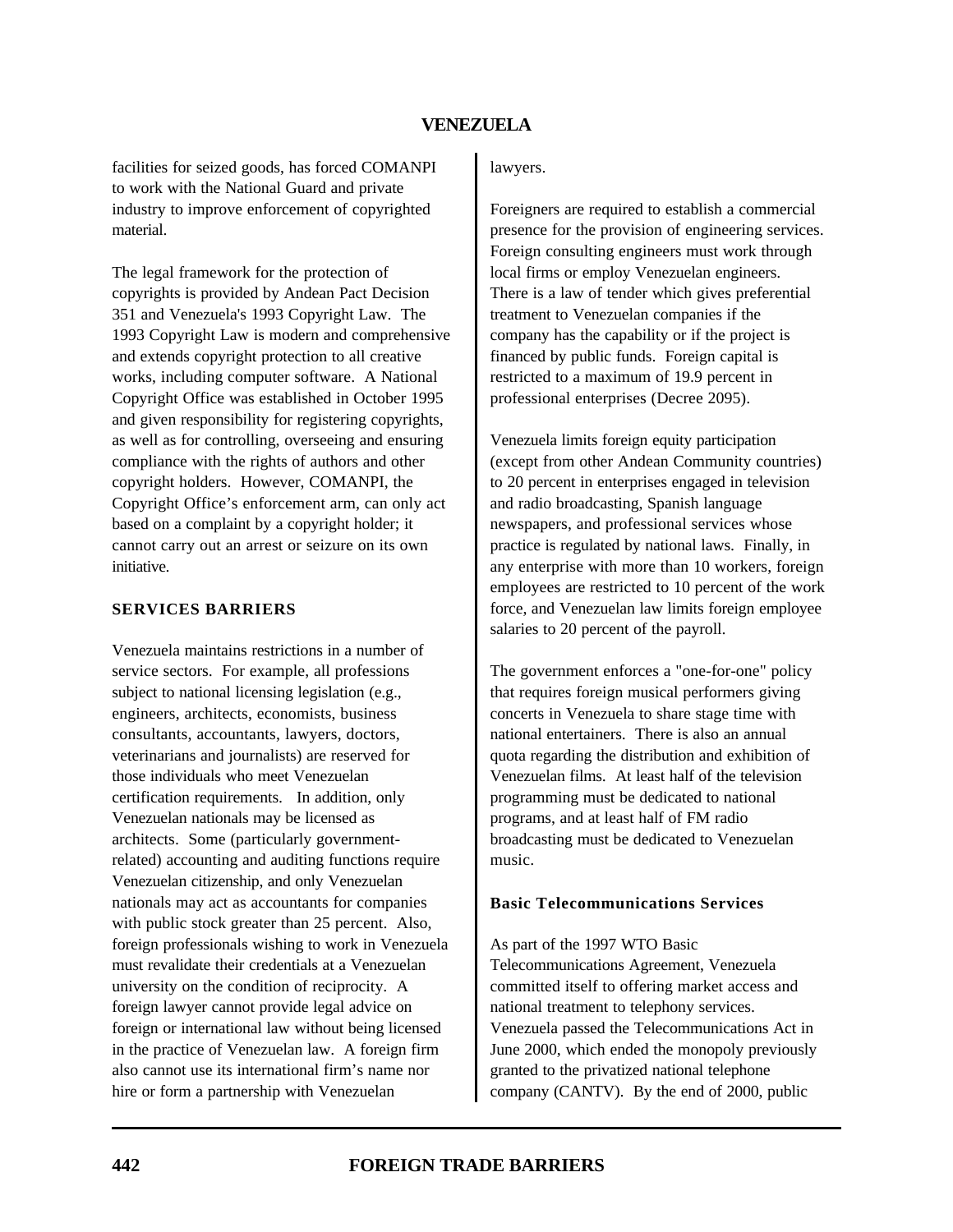auctions had been held which allowed foreign companies to provide wireless telephone services throughout the country. CONATEL, Venezuela's Telecomunications Commission, is to release its 2002 Telecom Plan where it will present the calendar of auctions for the frequency spectrum for Local Multipoint Distribution System (LMDS) and "third generation" (3G) telecommunications

#### **Financial Services**

By signing the 1997 WTO Financial Services Agreement, Venezuela made certain commitments to provide market access for banking, securities, life and non-life insurance, reinsurance and brokerage activities. Venezuela did not make commitments on pensions, or on maritime, aviation and transportation insurance, and it reserved the right to apply an economic needs test as part of the licensing process. Only local insurers can insure imports that receive government-approved tariff reductions or government financing.

New rules governing civil aviation, maritime activities and transportation insurance also have been issued in the package of 49 laws passed under enabling powers by President Chavez. Many of the laws still need implementing regulations and the entire package has been challenged in the Supreme Court and is under review by the National Assembly. The impact of the legislation is, therefore, still not clear.

#### **INVESTMENT BARRIERS**

The government continues to control key sectors of the economy, including oil, petrochemicals and much of the mining and aluminum industries. Venezuela began an ambitious program of privatization under the Caldera administration, but President Chavez gradually has halted further privatization. In early 2000, the U.S. power generating company, AES Corporation, successfully took control, by means of a stock

technology. U.S. telecommunications companies are active participants in these auctions, and have been awarded several significant frequency bands. Venezuela had a significant 13 percent growth rate in the telecommunications sector in 2001.

swap, of La Electricidad de Caracas (EDC), the local electrical company that provides power to the Caracas metropolitan area.

Foreign investment continues to be restricted in the petroleum sector. The new Venezuelan Constitution reserves ownership of the state oil company (PDVSA) to the Venezuelan Government. However, it does allow the sale of subsidiaries and affiliates of PDVSA to foreign investors. In the early 1990's, the Venezuelan Government created an "oil sector opening" to promote new petrochemical joint ventures and to bring inactive oil fields back into production. Almost 60 foreign companies, representing 14 different countries, participated in this process. PDVSA and foreign oil companies signed 33 operating contracts for marginal fields after three rounds of bidding.

The recent Hydrocarbons Law has raised concerns in the industry as it mandates a minimum 50 percent national participation in future projects and increases most royalties from 16 2/3 percent to 30 percent.

The government passed legislation in 1998 aimed at introducing domestic and foreign competition into the domestic gasoline market. The law allows foreign and non-governmental Venezuelan investors to own and operate service stations, though the government retains the right to set product prices.